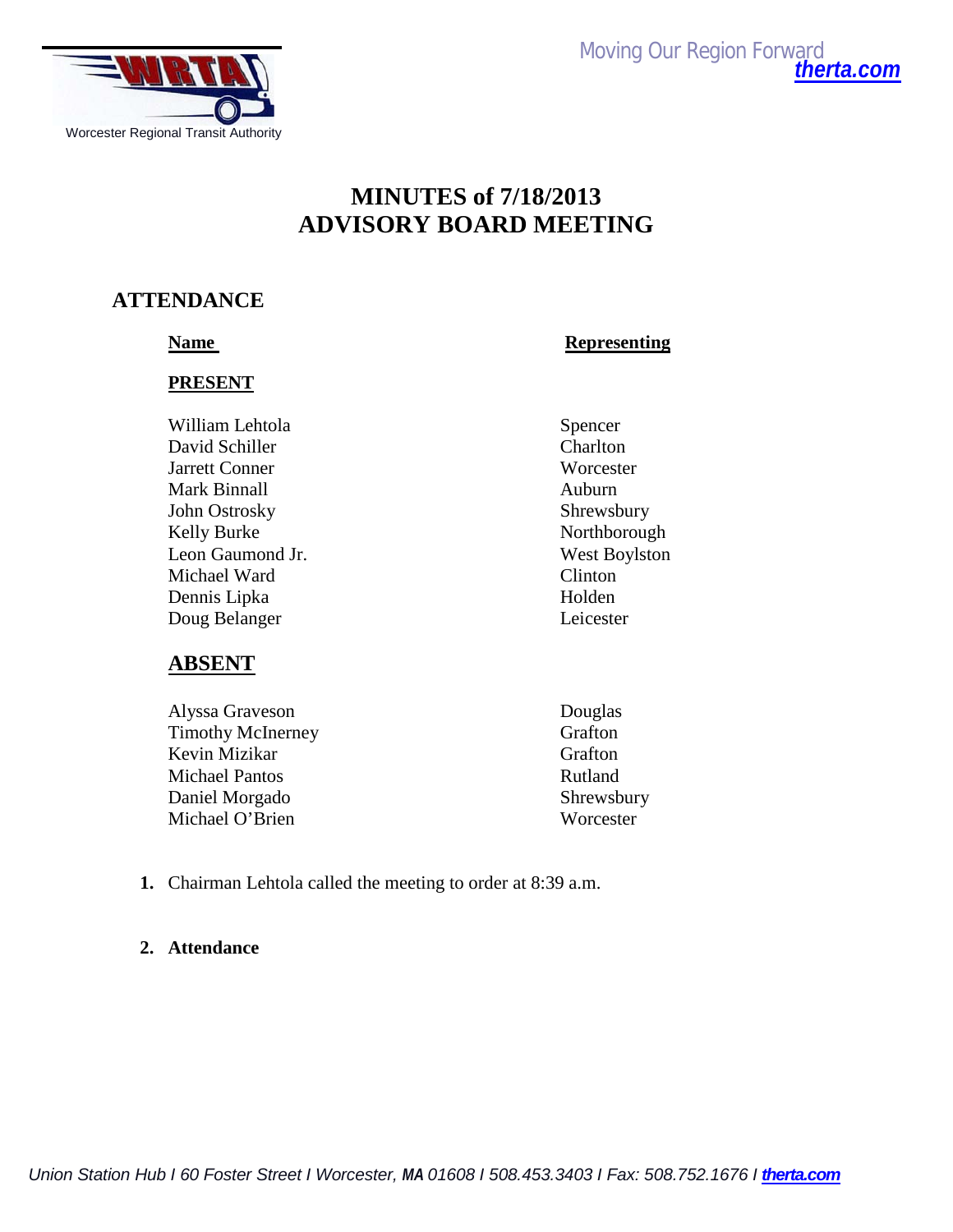## **3. Acceptance of Minutes**

• Mr. Lehtola asked for a motion to accept the minutes of June 20, 2013 and **Mr. Belanger made the motion and Mr. Lipka seconded.** All voted in favor. The motion was accepted.

Mr. Lehtola informed the board and the guests there were some changes coming up for late August and we will address them first so if anyone had any questions they could be asked after that.

## **4. Administrator's Report**

Mr. O'Neil opened his remarks by giving a brief overview of the move to the new hub itself and concerns that have occurred during that time period. Mr. O'Neil explained WRTA had problems with nine (9) routes and then six (6), but the WRTA was able to reduce the six (6) to three (3) within a short period of time. So what we are going to do today is show what some of those problems were and then spend time illustrating how these problems will be corrected.

- Mr. O'Neil praised the cooperative efforts of Mr. Lehtola, management and the union for their commitment to improving the service and working together to solve problems in a holistic manner. Mr. O'Neil explained that the proposals before you today reflect not only input from the union, management and CMRPC, but also from the public. Mr. O'Neil further acknowledged the first public hearing was attended by about fifty-five (55) persons while the second hearing at Union Station, Union Hall, saw twenty-five (25) to thirty (30) people. Mr. O'Neil reinstated the policy of wanting to get information directly from the public is working and the use of CMRPC staff conducting a platform survey done during this very week is another example of this proactive public response campaign.
- Mr. O'Neil introduced Mr. Church who would be presenting the board and guests the proposed fixed route service changes for August 2013 which include thirteen (13) recommended changes and the goal being to vote so that they can implemented on August 24, 2013. Mr. O'Neil stated it is the belief of everyone involved these changes will correct the mistakes made and we acknowledge those mistakes and offer a good solution in remedying them. All questions should be held off until the presentation is finished. Mr. Carney, Mr. Parker and I will be available to answer any questions.
	- Mr. Church went through the presentation's main topics which were: service issues, analysis of data collected, assets, finances related to the free shuttle, proposed route changes and customer feedback. Mr. Hamman explained the IT analysis and upcoming changes. Further details on these topics are provided in the attached Power Point presentation. In the area of service issues the following was covered:
		- $\triangleright$  External factors construction work, traffic signalization high volume etc.
		- Technology related issues LED Signs, Bustracker web, arrival announcement system etc.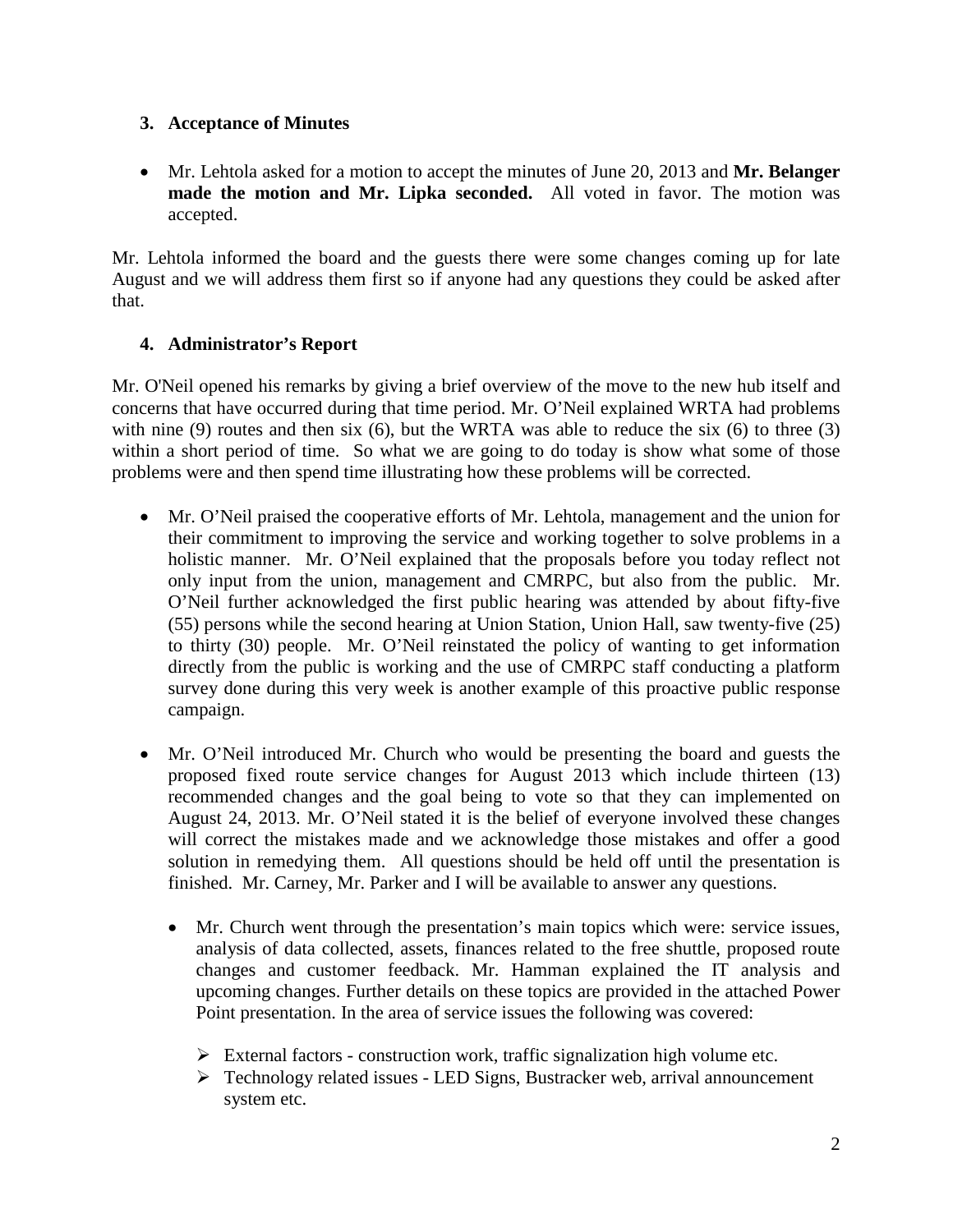- $\triangleright$  Administrative operational reports average daily boarding, on time performance, specifically one time and by weeks covering the problematic period.
- $\triangleright$  Survey data and collections used for ridership feedback for proposed changes.
- $\triangleright$  Customer outreach. public hearings, customer survey done July 8-10 2013.
- Also explained were the available assets which stand at forty-seven (47) buses plus three (3) contingency buses. The WRTA has six (6) new electric buses on order for fall delivery 2013 and fifteen (15) replacement buses for older RTA models on order. Funding was explained as the existing budget is \$22,159,389 (FY14) and all proposed changes with the exception of the free shuttle are cost neutral. The free downtown shuttle has a range of hours and cost associated is listed below. Start date would be July 29, 2013.

| $\geq 8:00$ am to 4pm            | \$80,000  |
|----------------------------------|-----------|
| $\triangleright$ 8:00 am to 6 pm | \$100,000 |
| $\triangleright$ 8:00 am to 8pm  | \$120.000 |

Mr. Lehtola commented that right now we're scheduling it for Monday through Friday from 8:00 a. m. until 4:00 p.m., but that is fluid and we have not made a final decision on hours as to whether future expansion or contraction would be necessary.

- Mr. Church explained about asset limitations as they would relate to new services at this time and proposed route changes under review. Mr. Church offered the following as examples.
	- $\geq$  50 minute service between Webster Sq. Plaza and Lincoln Plaza along the Main and Lincoln Streets
	- $\triangleright$  Provide added frequency along Main and Lincoln Streets.
- Mr. Church then went through each of the 13 changes to the fixed routes listing the number of the routes, the proposed changes and rider feedback/union feedback if given.
- Mr. Church also reviewed routes serving and not serving city hall. Routes continuing to serve city hall are: route two (2) inbound, three (3) inbound, six (6), seven (7), eight (8), eighteen (18) nineteen (19), twenty-seven (27) and thirty-three (33). Routes no longer serving city hall are: one  $(1)$ , four  $(4)$ , five  $(5)$ , eleven  $(11)$ , fourteen  $(14)$ , fifteen  $(15)$ , sixteen  $(16)$ , twenty-two  $(22)$ , twenty three  $(23)$ , twenty-four  $(24)$ , twenty-five  $(25)$ , twenty-six  $(26)$ , thirty  $(30)$  and forty-two  $(42)$ .

Mr. Lehtola noted that exceptions with 5 paired with 27, 23 paired with 19 and 30 with 6 but not 3 outbound. Route 2 outbound will not have access to city hall, but the WRTA is working with the city to change that by adding a stop on Front Street.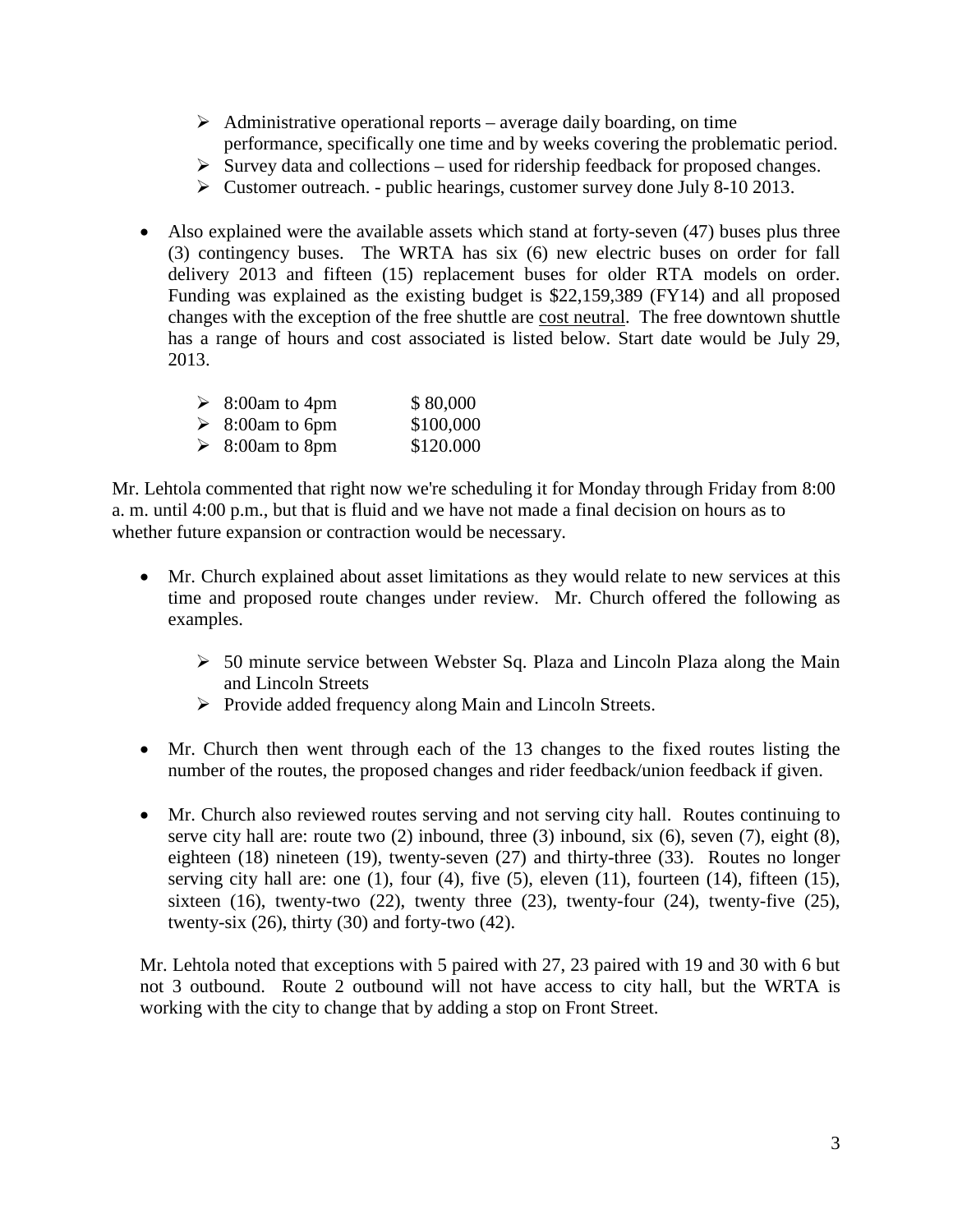- Mr. Hamman then spoke about technology related actions items highlights of which are listed below:
	- $\triangleright$  Change from route based scrolling to time based scrolling on the platform July 2013,
	- $\triangleright$  Installation of LED Signs on the platform by September 2013,
	- $\triangleright$  System wide overview maps on the platform by September 2013,
	- $\triangleright$  Continued active monitoring of the Bustracker web site and
	- $\triangleright$  Continuation of human based announcements with target month of September for having the system fully operational.

Mr. Lehtola asked if there can be a large sign available for showing more buses like the next twelve (12) buses or so that an overview can be seen by the public. Mr. Hamman replied that for a cost it would be possible, however the three (3) smaller screens going up this month it should help with this issue.

Mr. Binnall asked what the timeline for the announcement improvements would be. Mr. Hamman responded that all information regarding the buses should be through the overhead system by late September.

- Mr. O'Neil stated the information on the platform itself was a priority and as of today we are working with our consultant on a system wide map and a couple of options have been provided. Mr. O'Neil also drew attention to what is not shown in the presentation which is the additional benches people asked for at the public meeting. We asked the architect for some cut sheets to give us some ideas that are different than the ones that are there, but that will fit in to the overall theme presented. Some people wanted backs on the benches so we are looking into options that somewhat marries up with what's already there. We will pick something out and have it installed in the coming months.
- Mr. O'Neil spoke of another issue raised regarding the platform which is the impact of wind on the platform. He explained that putting up a semi walled or partially enclosed area, if considered, should be fully researched and surveyed not only for building code, but rider safety and consistent protection or blocking of the changing wind patterns. Mr. O'Neil stated he would rather wait to address the various wind conditions for the best options and experience a winter on the platform before making a decision.

Mr. Lipka noted the wind issue is much wider than most people think as dead spots can be created and the administration should go cautious on putting things up.

Mr. Ostrosky suggested that unused bus shelters might be a quick temporary option to the wind problem and they could be placed on the platform.

## **5. Business from the Advisory Board Members**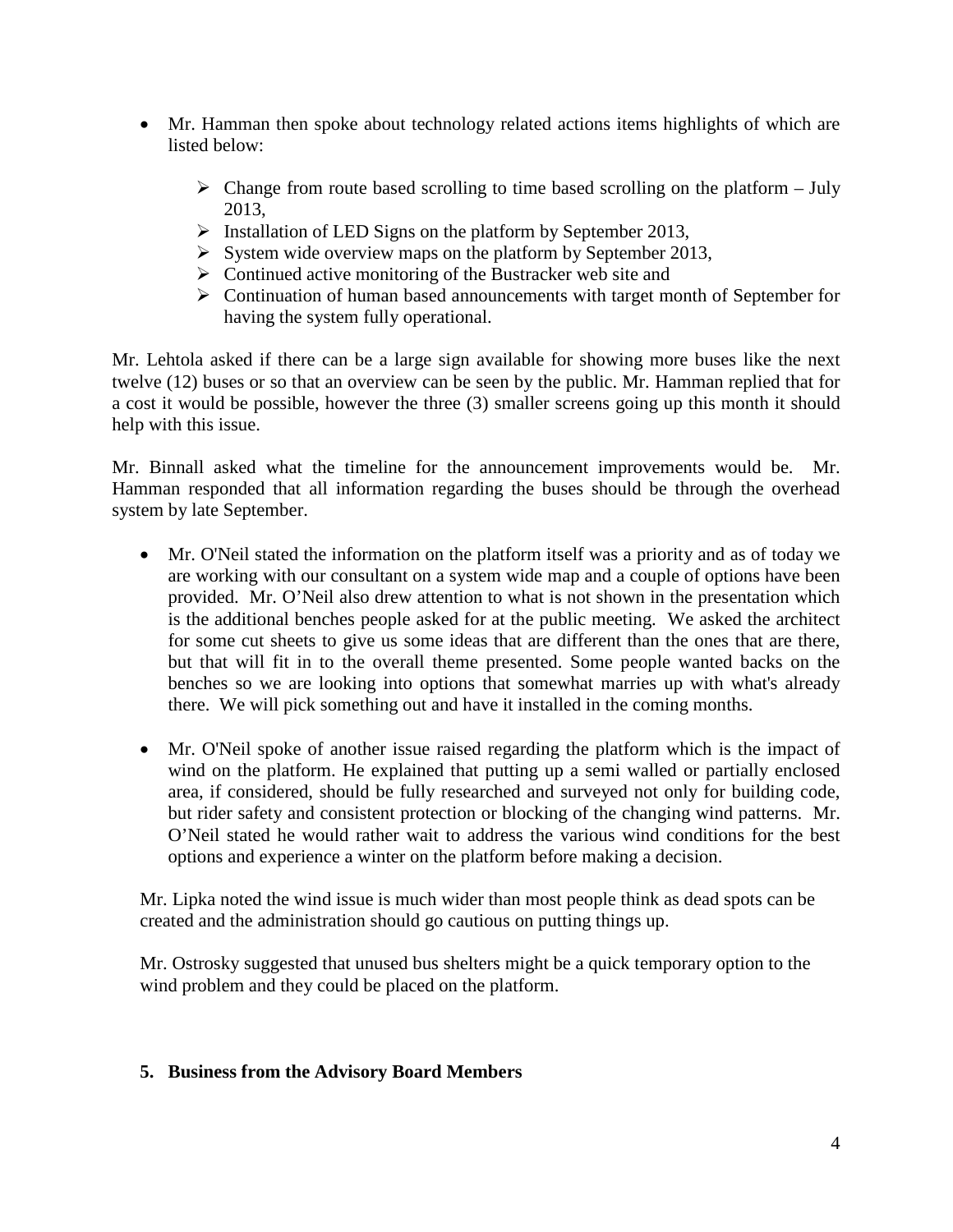Mr. Lehtola stated as far as the on-time performance is concerned, it's totally unacceptable at this point in time and I will not be a happy person until we have the on-time performance down to where it belongs.

- Mr. Lehtola commented why we were going to hourly on Route 2. Mr. Parker then responded so enough time would be provided to reach both Sunny Hill Drive and the Worcester Airport.
- Mr. Lehtola confirmed that the number of passengers were more in line with hourly service as with several other routes and was being over served in comparison. Mr. O'Neil added unlike the past we made changes without information readily available as we can today with our technology. Prior, we relied upon survey work that was done by the time close to the years end by CMRPC. We use this new data in addition to getting drivers responses to make these decisions.
- Mr. O'Neil spoke about working with the city's assistant traffic engineer who made accommodations in regards to the signal at Foster and Front Streets. Any further considerations would be reviewed after construction in the downtown has stopped. Mr. Lehtola announced that we are working with the city's traffic engineers with that light and we are seeing improvement.
- As for specific routes, Mr. Lehtola noted there might be a few other tweaks specifically on Route 4 or Route 11 Extra in the afternoon. Some minor changes on Route 11 Extra, which currently goes down to Autumn Woods and then terminates at the bakery, will be adjusted by bringing it down Green Street, Harding Street and Millbury Street (on the outbound trips) to WalMart.
- Route 26 will turn at Great Brook Valley instead of going to Allegro.
- Mr. Belanger commented on the administration's ability to hear the board and the direction they wanted to go. He felt the steps being made are positive. He indicated there is still work to be done specifically with on-time scheduling and technology issues that relate to operations. Mr. Belanger was also concerned certain considerations like ongoing construction, traffic signalization, high volumes of traffic flow, along with other technology-related issues were not sufficiently addressed by the consultants and advisors hired. Mr. Belanger stated preparations for any type of anticipation were not addressed in any manner that could have short ended the effects the public felt due to these problems. Mr. Belanger also expressed the need for accountability; this fault is only worth bringing up if we can learn from it or hold someone accountable for it.
- Mr. Lehtola responded that when the planning was going on Front Street didn't exist as it does now and therefore there was no way of knowing the turn time from Foster Street to Front Street would be so short or long depending upon the time of day. So I will give that as a partial excuse. I am not saying that is the only problem, but that definitely was a major problem in trying to anticipate.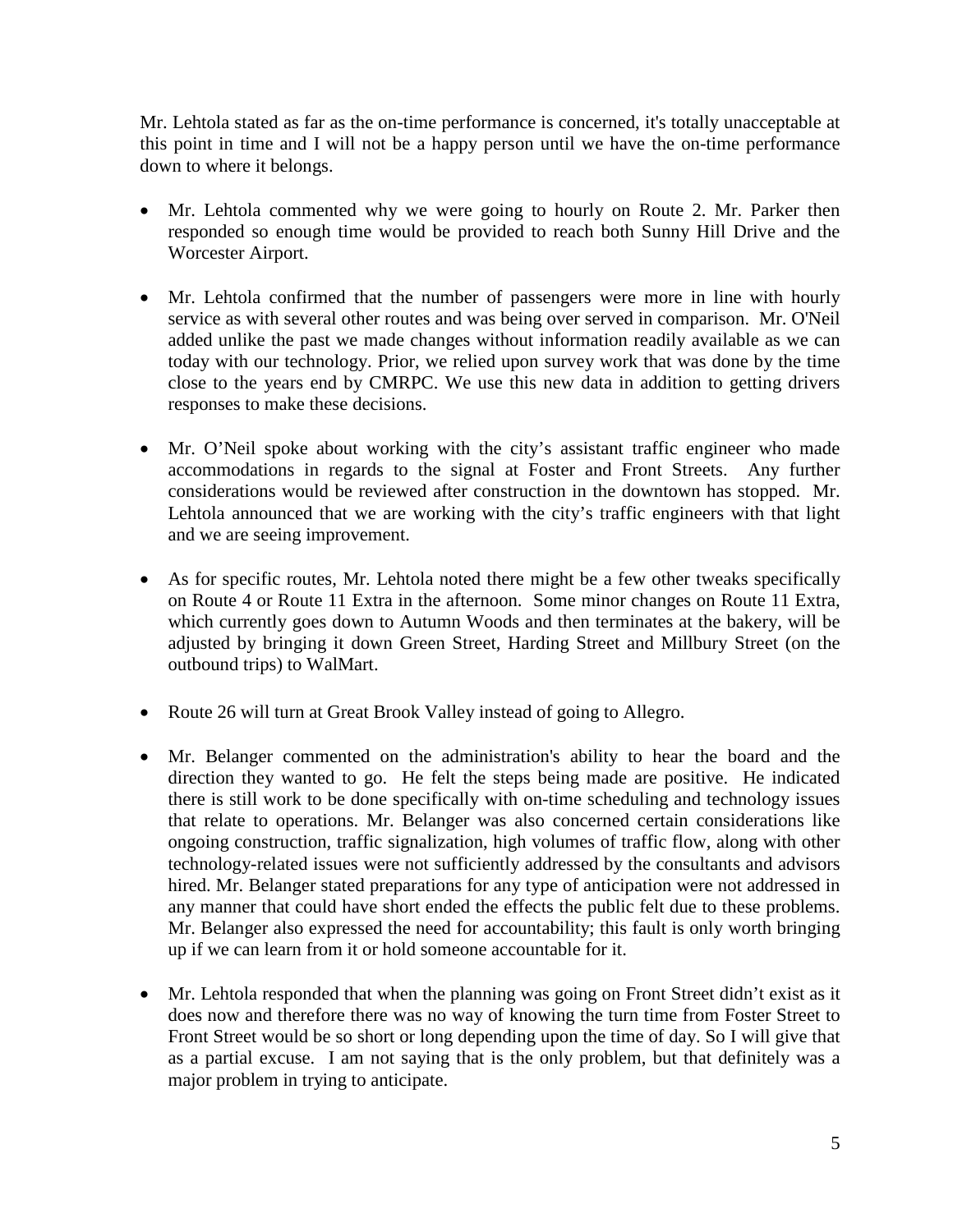- Mr. Belanger acknowledged the statement made with appreciation, but felt that the issues of peak traffic control and its impact the ridership had damaged the confidence of our ridership wit this board and our administrator.
- Mr. O'Neil commented that what we have built up over the last six and a half years is rapidly dwindling. This is why we're looking to make changes within the system working together as rapidly as possible so as to move forward in the most proactive and ridership positive way. What you're telling us now, at this meeting, is all part of the processes for continual evaluation and adjustments in overall change.
- . • Mr. Belanger asked Mr. O'Neil to explain the cost neutral issue. Mr. O'Neil stated that what we did when moving to technology with the APC and what that information provides us with is how routes are performing in their entirety. We are now able to have a more pronounced and efficient way to look at the routes that are not performing and then make adjustments. Poorly performing routes or portions of routes can be eliminated and savings generated can be placed elsewhere in the system where needed.
- When we can't do that we need to add more dollars and that's the \$80,000 that you have for the free shuttle. So, certainly if the board wants to put more time or hours into the free bus service, we can do that and we've also given you a two hour incremental costs for you to look at.
- Lastly, the signals we are getting from Boston right now and being echoed by the House is that it's pretty clear to us the House, and I think probably the Senate, will do the same in overturning the governor's veto. The governor will have another crack at a veto in 10 days. What passes the House and Senate and the subsequent veto money will be based from roughly where we are now at \$9.2 million in state assistance to another \$300,000 for this fiscal year, as well as the inclusion of forward funding so that give us more room to make some adjustments.
- Mr. Schiller commented that the written language doesn't help me to fully comprehend the changes and adjustments, especially concerning pairing. Mr. Lehtola explains that in order to have proper scheduling for the system overall certain routes pair. Buses currently in assets are utilized for the service provided expanding service with the current fleet would not be possible. At this time all buses are designated for routes and breakdowns while staffing accommodations would need to be adjusted to achieve such goals. The free shuttle cost covers more ground in operations then just adding or expanding services.
- Mr. Gaumond commented that he is willing to give the changes proposed here time to work and to adopt the recommendations as amended. Mr. Gaumond also asked what is the evaluation process things go through to make sure that these changes are actually working and valuable to operations and to our riders
- Mr. Conner commented on the need for monthly reports from operations with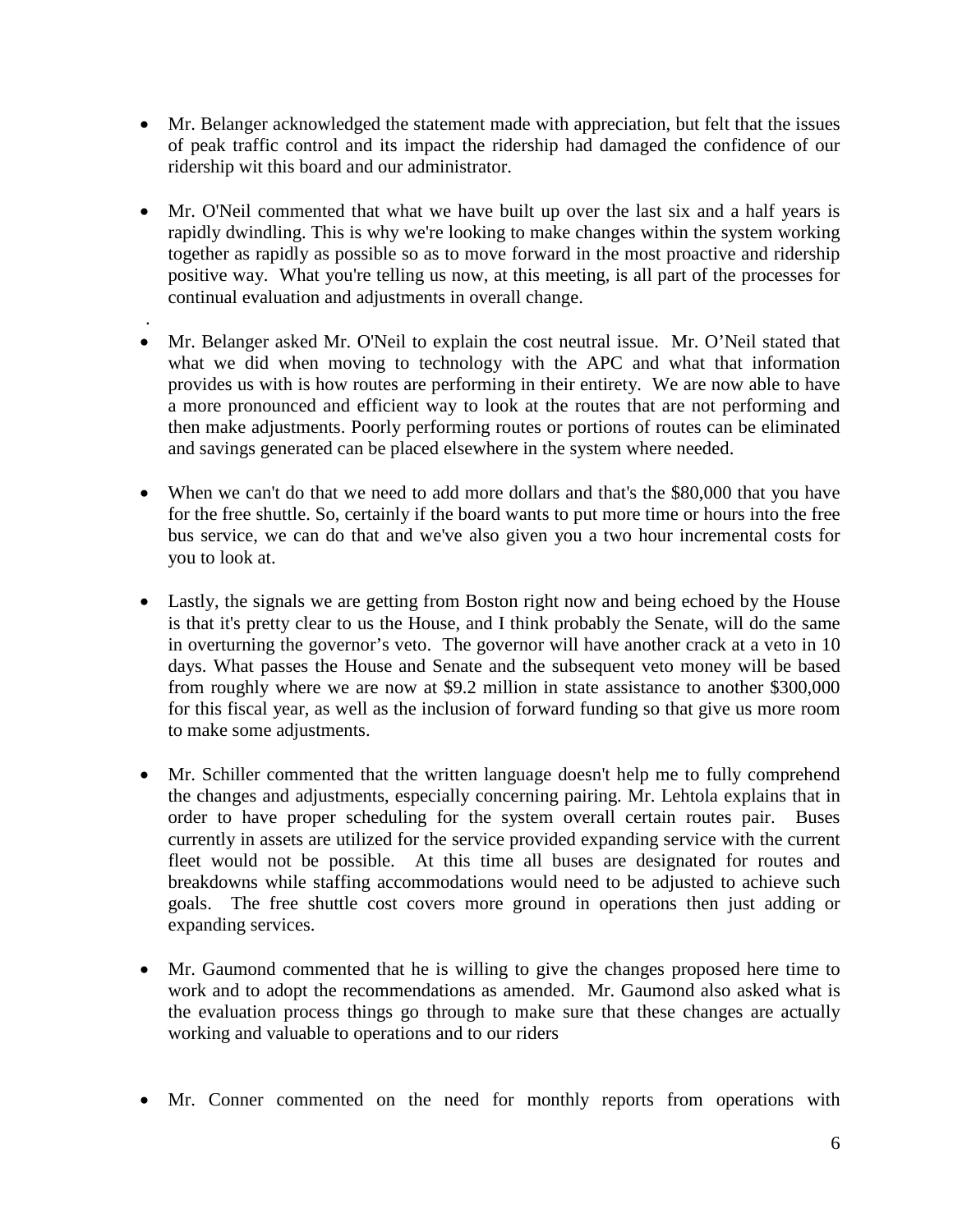information regarding on-time scheduling ridership, overviews, and other related information to the system in general. Mr. Conner thereby requested that the board get an operational report on a monthly basis.

- Mr. Lehtola responded to both by stating that a monthly report will be given to the board and Mr. O'Neil interjected that any other specific information can be requested and will be provided. Mr. Lehtola then continued by explaining that the inspectors are basically a group of veteran drivers who like myself know our system. We feel confident that this is going to work out better. Could there be a minor problem along the way? Absolutely as nothing is strongly etched in stone, but we are very comfortable with it.
- **Mr. Gaumond stated that he'd like to move to accept the amendment for the changes brought forth today**. Mr. Lehtola then stated that **we have a motion, but the motion was held.**
- Mr. Ostrosky asked if route 15 to Shrewsbury could be changed and if all buses that run through Shrewsbury center could do so on an hourly basis. Mr. Lehtola replied that was not part of the current proposed changes, but they are looking through on-time scheduling data and it is quite possible this will be the case. Mr. Ostrosky commented on the construction issue stating that there should be a set of contingency plans and a way to get this information out to the public.
- Mr. O'Neil replied that the WRTA does put in place methods to get around normal construction issues. The move to the hub combined with the intense construction in the downtown so proximate to the new hub, along with route changes, exacerbated the schedule adherence of our buses. As an aside, we had a meeting this afternoon with the state regarding the significance bridge projects happening down by Lake Quinsigamond and the work proposed for the Belmont Street Bridge. So, we are proactive and trying to work with various aspects to find the best solutions. We are giving our input and thereby facilitating the most effective adjustments when possible.
- Mr. Lipka stated that we have been at hub planning concept for many years and while construction issues arise the issues for schedule delay as stated - traffic signalization, narrow corridors, high volumes of traffic flow in p.m. peak isn't a secret as Worcester is a major city. I am somewhat disappointed that we were not better at these issues as they are continual factors, not only for the WRTA but throughout the city in general. Our response to these problems was rather a fumble. As we made investments in technology there should be some way that we can get the word out within minutes or hours and in a consistent manner of mediums to all parties. I also would like to stress the importance of a contingency plan.
- Mr. Lehtola asked Mr. O'Neil how much money was spent in trying to adjust the system during this time. Mr. O'Neil replied probably \$100,000 which was authorized by board.
- Mr. Binnall asked about bus twenty-five (25), which Mr. Carney replied will go down Southbridge Street to Myrtle and will not go right in front of City Hall.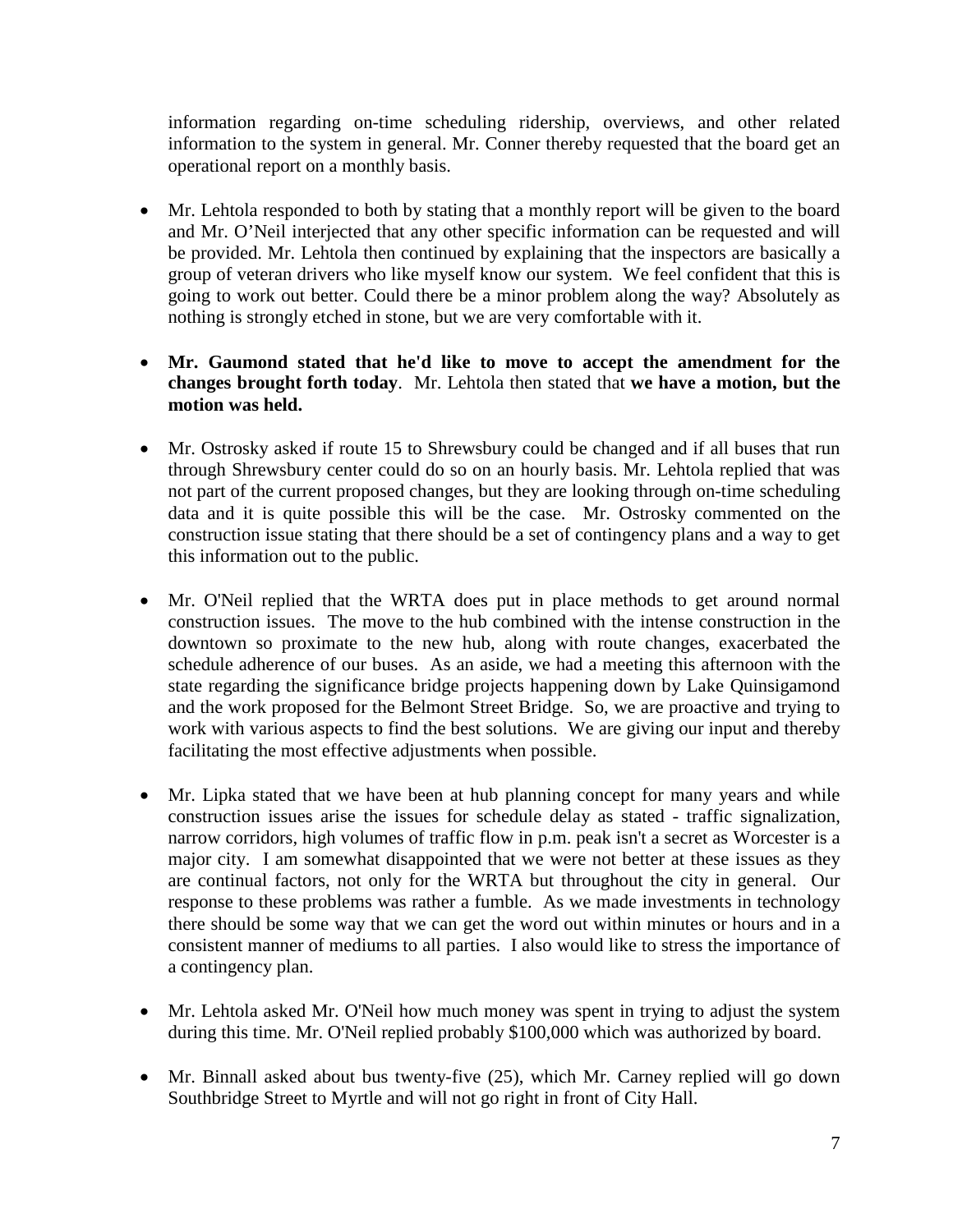• Mr. Belanger made a statement regarding the fumble comment in regards to authorizing the chairman to work closely with the administration on getting things done. Mr. Belanger further stated that our chairman should be seen as our "nimble" representative. As for our budget we need to be cautious and we should have an administration contingency line item to cover the cost of route adjustments and discuss this in coming months.

#### **6. Business from the Advisory Board Members**

- Ms. Hart spoke about the need for more schedules, maps of the overall system on the platform and better customer communication. Ms. Hart stated the free shuttle was not sustainable in her opinion as the regular routes need attention specifically all going back to city hall. Ms. Hart noted that some of the buses are without numbers and that stops need to be added specifically near the hospital and the DCU center.
- Ms. Fuller commented on the importance of timely communication between riders and what is happening on routes, deadheading issues and dispatching. Ms. Fuller asked that Route 11 at peak time needs a larger bus and that the shuttle be extended to 6:00 p.m. Ms. Fuller was concerned with the smoking on the platform. She indicated that administration pursue all available grants.
- Ms. Kelly commented that the announcements cannot be heard and that expansion of the hub building hours would help with the wind issues despite how small it is inside. Ms. Kelly noted that more benches are needed on the platform and Routes 30 and 31 need to be on the Main Street.
- Mr. O'Neil replied that we are able to extend hours of the free shuttle operations with the board's approval. He clarified that if the building were to be open on Sunday's, only the lobby and Dunkin Donuts would be open.
- Mr. Provost spoke of the importance of city hall as a stop because the stores and location is what people are used to and that additional stops are needed especially due to the changes to the hub. John also spoke of stops on Church Street to be used by the free shuttle.
- **Mr. Belanger stated that he would second the motion made by Mr. Gaumond** to accept the amended changes brought forth with another amending to further authorize the chairman to approve minor adjustments with the recommendations of administration with final approval to be ratified at the following board meeting. **All voted in favor this motion was accepted.**
- Mr. O'Neil spoke to the motion in regards to getting the wording right and that latitude is given to 8:00 a.m. to 8:00 p.m. for the shuttle. He was advised by the board that it was.

## **7. Adjournment**